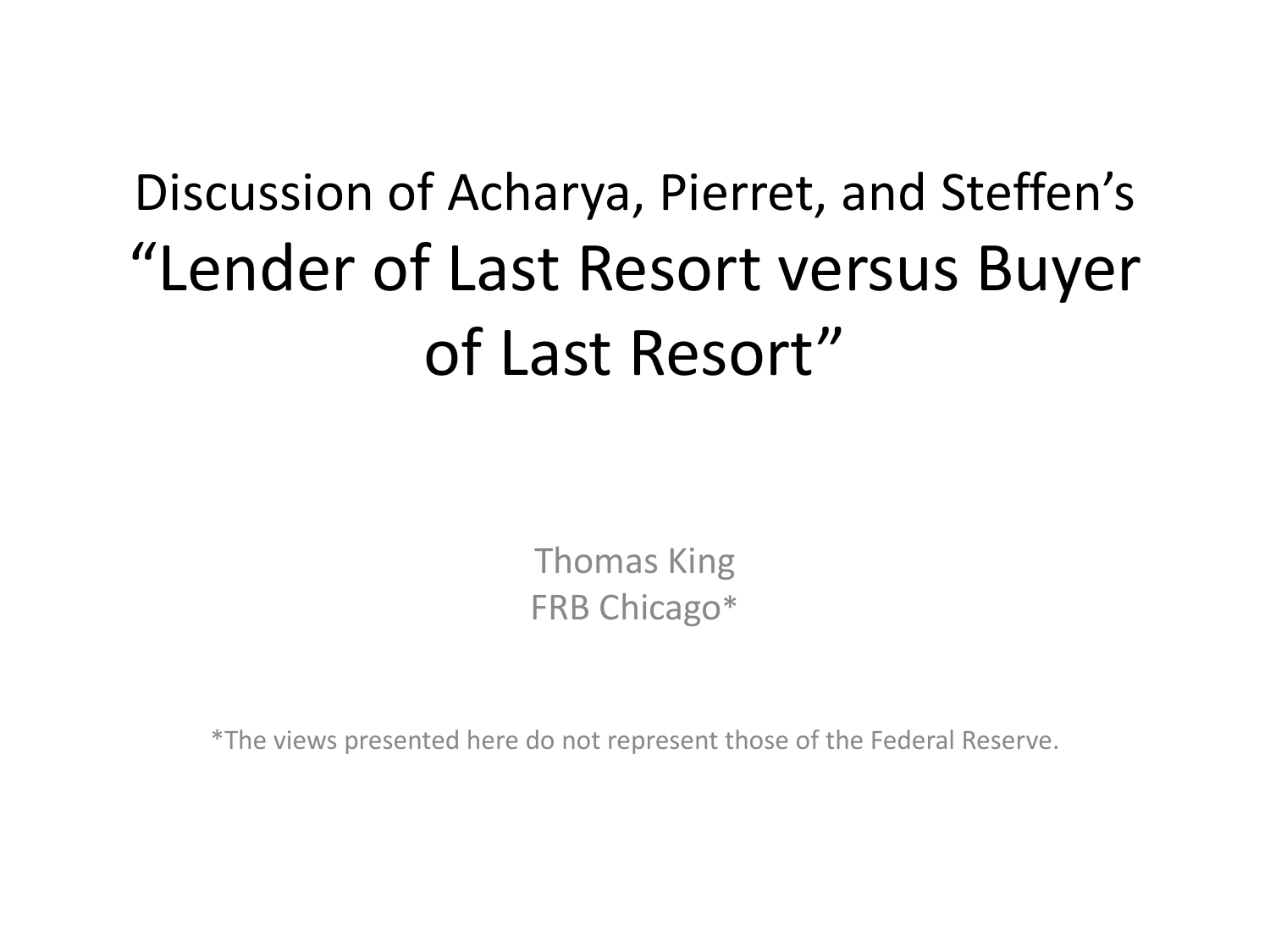## Basic argument

- LTROs provided liquidity support "lender of last resort"
	- Created an incentive for banks to buy hold GIIPS bonds.
	- Increased risk, fragmentation, and "bank-sovereign nexus"
- OMT provided (potential) demand for bonds "buyer of last resort"
	- Improved solvency of sovereigns
	- Improved asset quality/solvency of banks
	- Allowed unsecured funding to return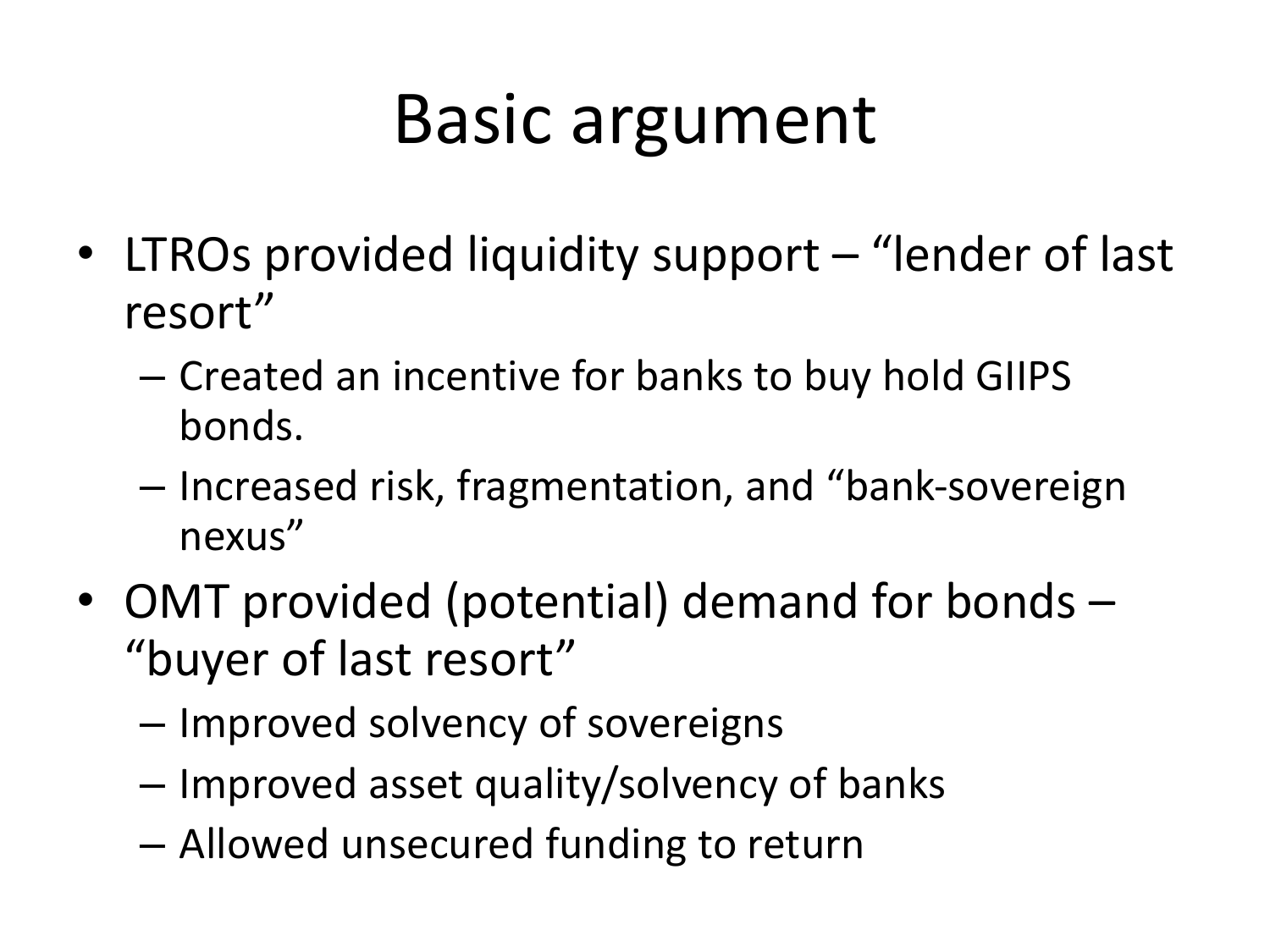## Econometric things

- MMF flows use lagged CDS to avoid endogeneity.
	- But begs question of why the flows waited
	- Flows and spreads are simultaneous—instrument
- Probit + OLS for fund outflow

– Could do better with a Tobit

• Selection issues in flow regressions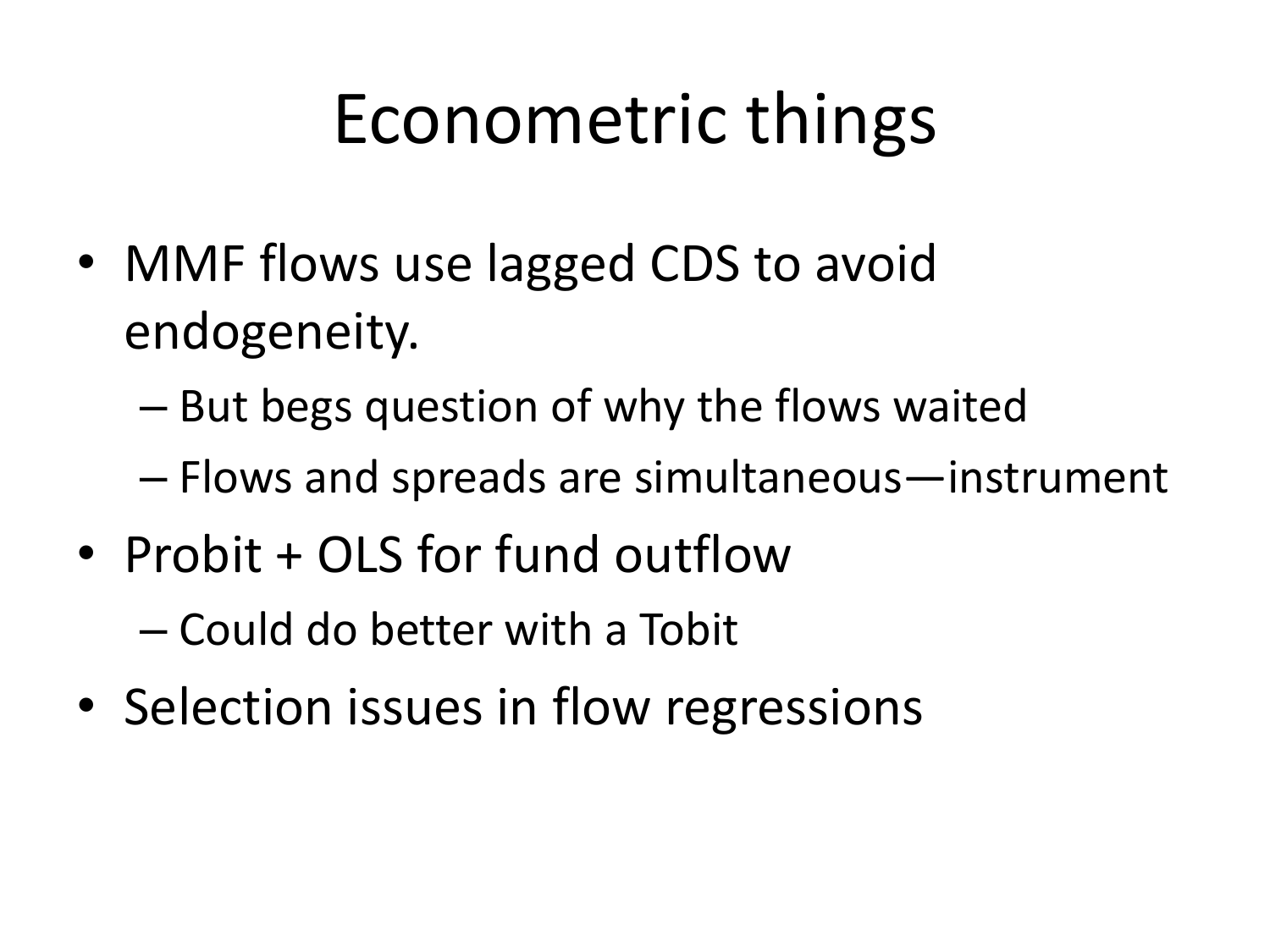## Other minor things

- More event dates?
	- LTRO news prior to Dec 8, 2011

#### • Where are the Greek banks?

#### Table 3: Sovereign bond holdings of banks

This table reports the change (in EUR bn) in overall sovereign bond holdings of banks in Panel A, the change in sovereign bond holding of short maturity (between 1 and 3 years) in Panel B, and the change in sovereign bond holding of long maturity (above 3 years) in Panel C. GIIPS excludes Greece. Sample: public banks that participated in all EBA stress tests (excludes Dexia, Greek and Cypriot banks).

• What about price and terms dimensions of funding?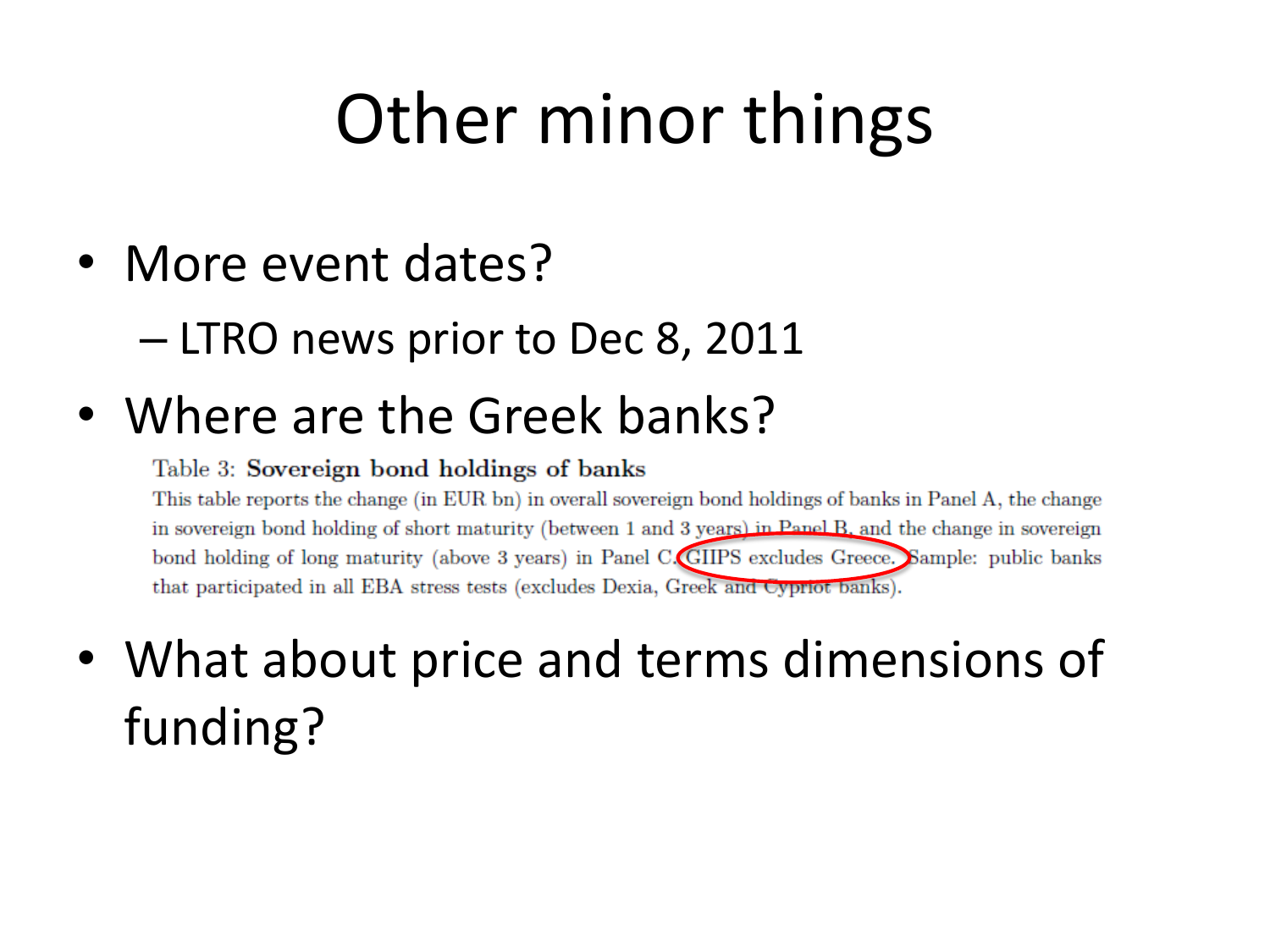## LTROs

Authors' idea: access to liquidity allowed risky banks to gamble for resurrection.

Two possible stories:

- 1. Banks wanted to do this anyway, and LTRO loosened borrowing constraint
	- But *what* constraint? LTROs very similar to MROs
- 2. Relaxation of collateral requirements produced perverse incentives
	- Risk shifting á la Dreschler et al. (2015)?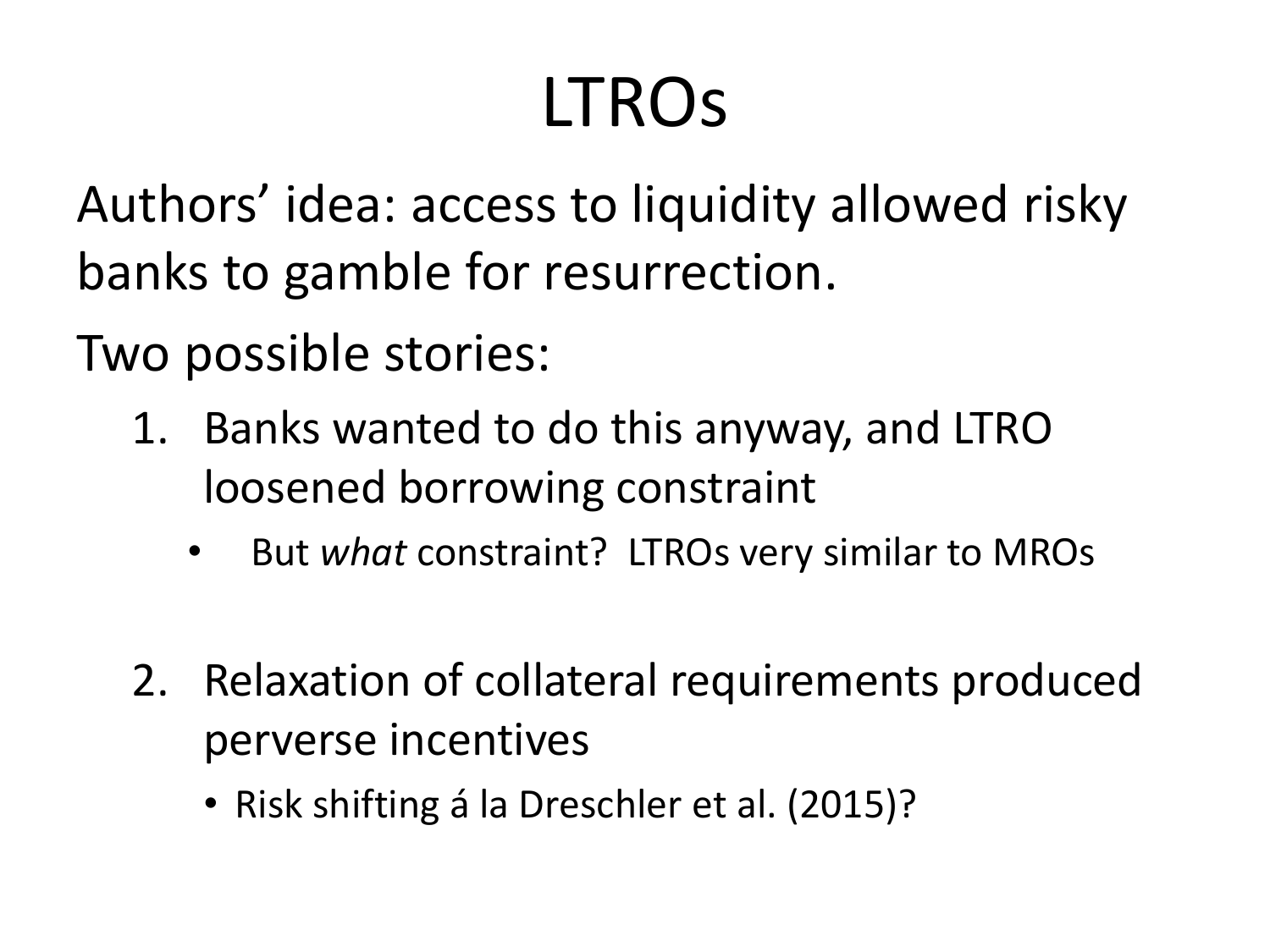# Is this really what was going on?

- Usual story:
	- Limited liability gives bank owners a put option.
	- When capital is low, value of option is increased by higher risk.
		- $\rightarrow$  Stocks should rise and CDS spreads should rise
- Where is this?
	- Bank share prices do not increase significantly during LTRO.
	- CDS spreads decline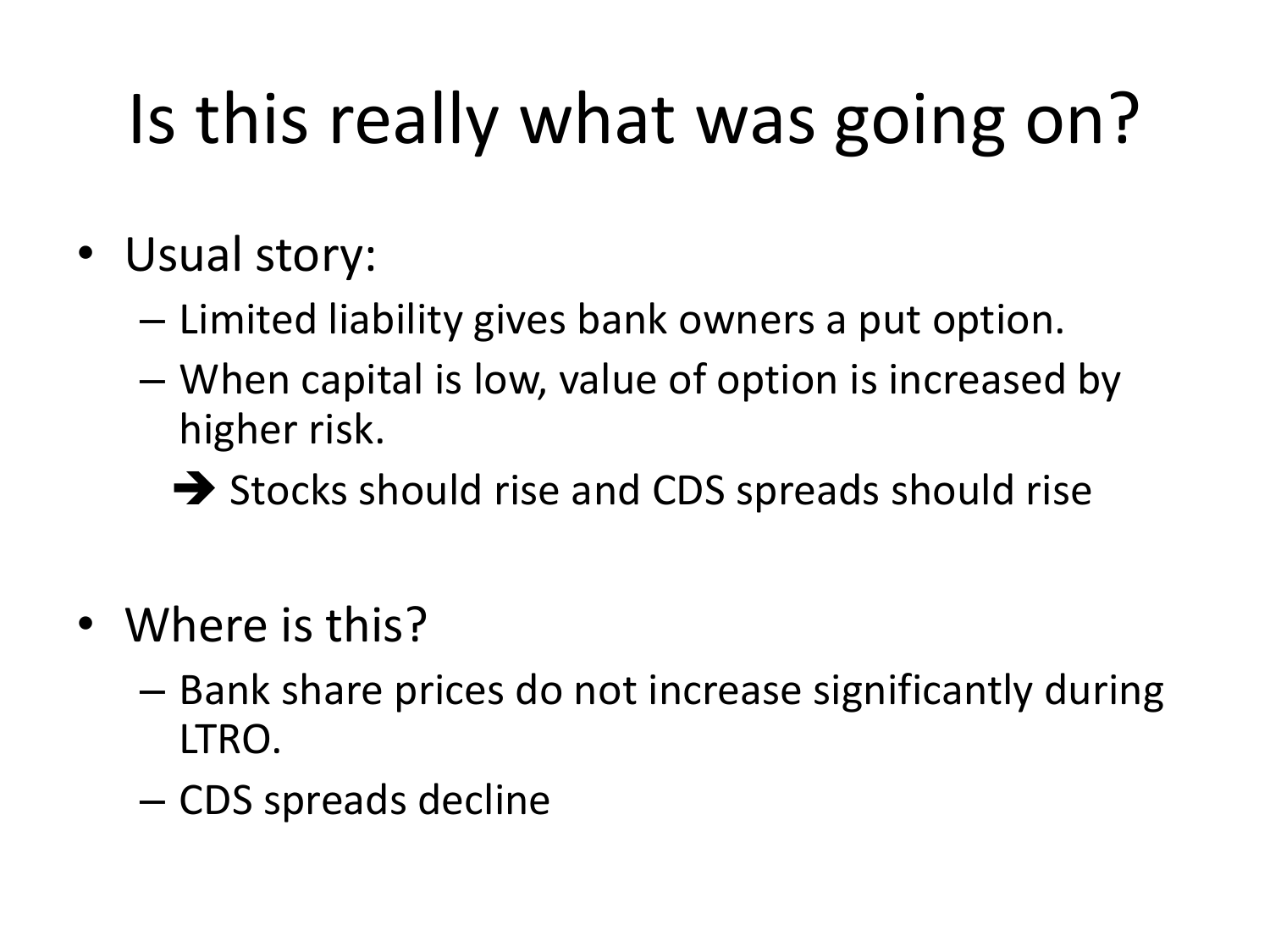## LTRO Effects on Banks

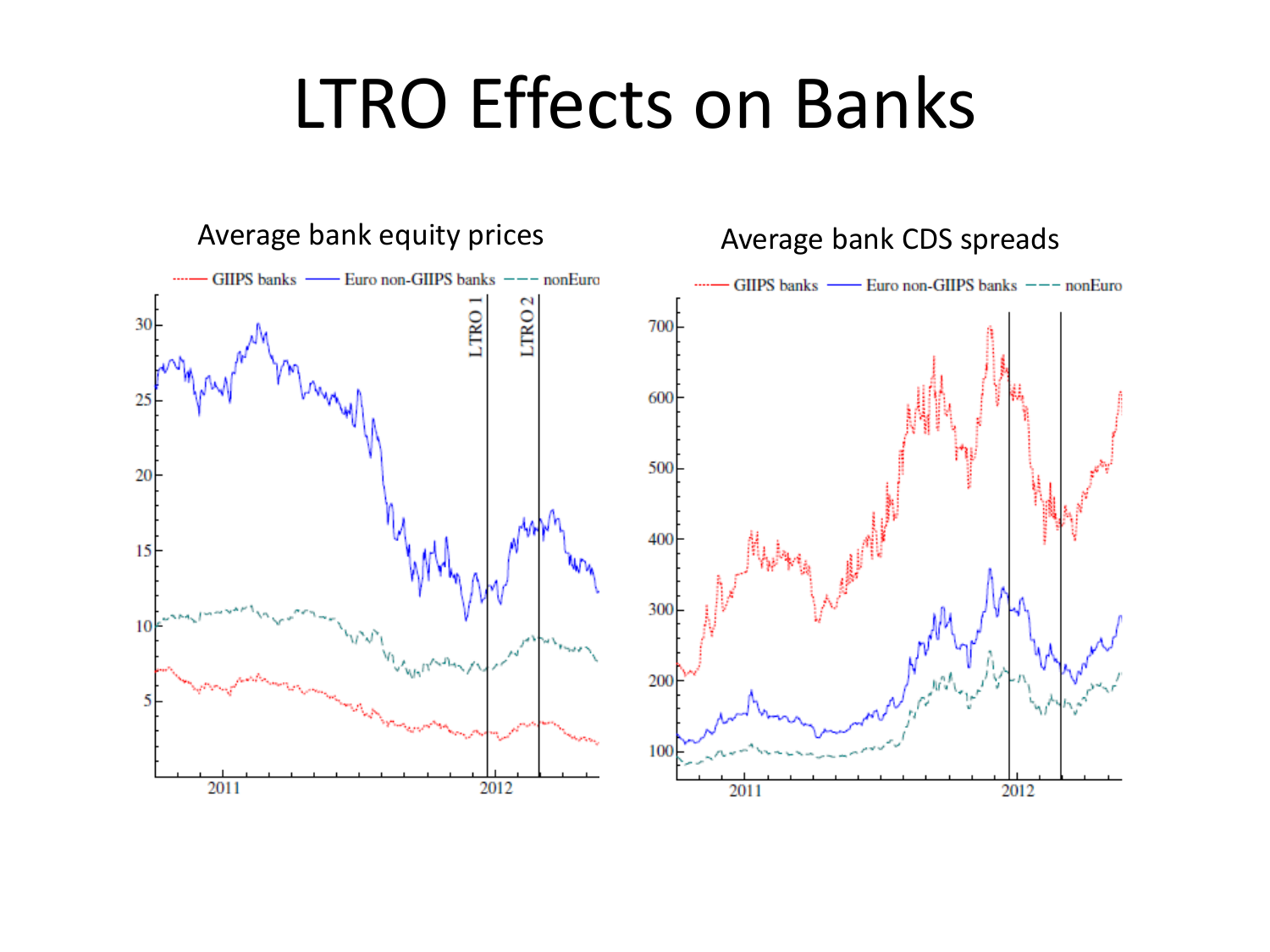## LTRO Effects on Banks

|             | Panel A: bank equity      |            |            | Panel B: bank CDS    |             |            |                      |            |            |
|-------------|---------------------------|------------|------------|----------------------|-------------|------------|----------------------|------------|------------|
|             | <b>Average Equity CAR</b> |            |            | Average 5-yr CDS CAR |             |            | Average 3-yr CDS CAR |            |            |
|             | <b>GHPS</b>               | Euro core  | non Euro   | GHPS                 | Euro core   | non Euro   | GHPS                 | Euro core  | non Euro   |
| <b>LTRO</b> | $-0.963$                  | $-5.442$   | $-2.442$   | 13.586               | $12.904***$ | $6.042*$   | 6.888                | $12.333**$ | 3.112      |
| 12-8-2011   | $(-0.238)$                | $(-0.955)$ | $(-0.572)$ | (0.623)              | (2.028)     | (1.752)    | (0.447)              | (1.982)    | (1.325)    |
| LTRO 1      | 2.738                     | 3.366      | 2.311      | $-18.817$            | $-10.914*$  | $-3.599$   | $-12.425$            | $-11.224*$ | $-2.623$   |
| 12-21-2011  | (0.681)                   | (0.598)    | (0.548)    | $(-0.877)$           | $(-1.726)$  | $(-1.043)$ | $(-0.816)$           | $(-1.776)$ | $(-1.120)$ |
| LTRO 2      | 2.830                     | 2.887      | 0.586      | $-3.357$             | $-4.109$    | $-1.741$   | $-1.999$             | $-3.827$   | $-1.492$   |
| 2-29-2012   | (0.695)                   | (0.508)    | (0.139)    | $(-0.158)$           | $(-0.607)$  | $(-0.469)$ | $(-0.134)$           | $(-0.584)$ | $(-0.577)$ |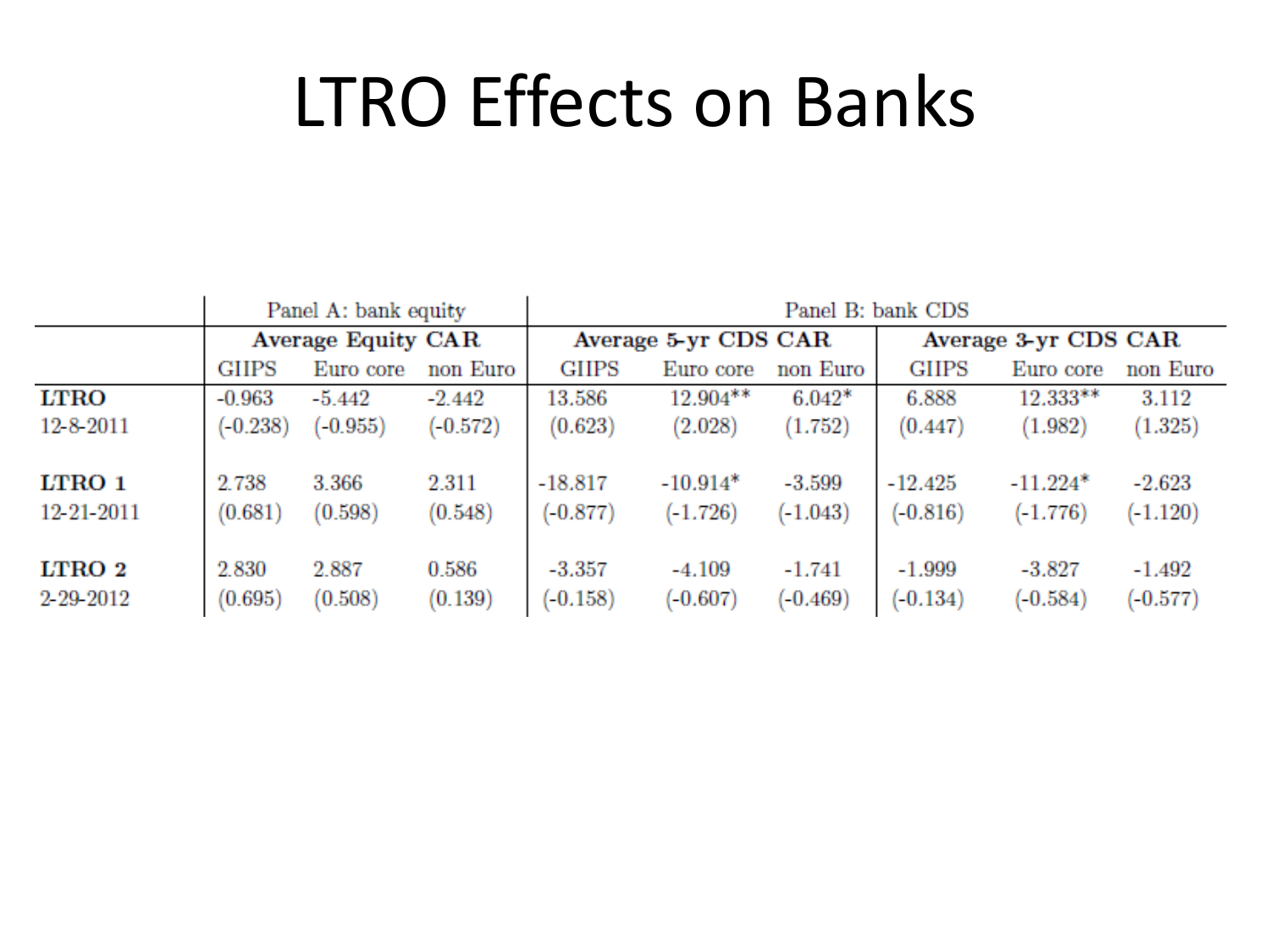## LTROs

- How much did GIIPS banks' "exposures" to sovereigns increase?
	- Holdings of GIIPS bonds ↑ €55 bil. from Dec. 2011 June 2012
	- But *total* assets  $\bigwedge$  €178 bil.
- Did they pledge these bonds disproportionately to the ECB?
	- Total ECB collateral  $\bigwedge$  €429 bil (31%)
	- Central gov't securities  $\bigwedge$  €103 bil (40%)
	- Bank bonds ↑  $£240$  bil (43%)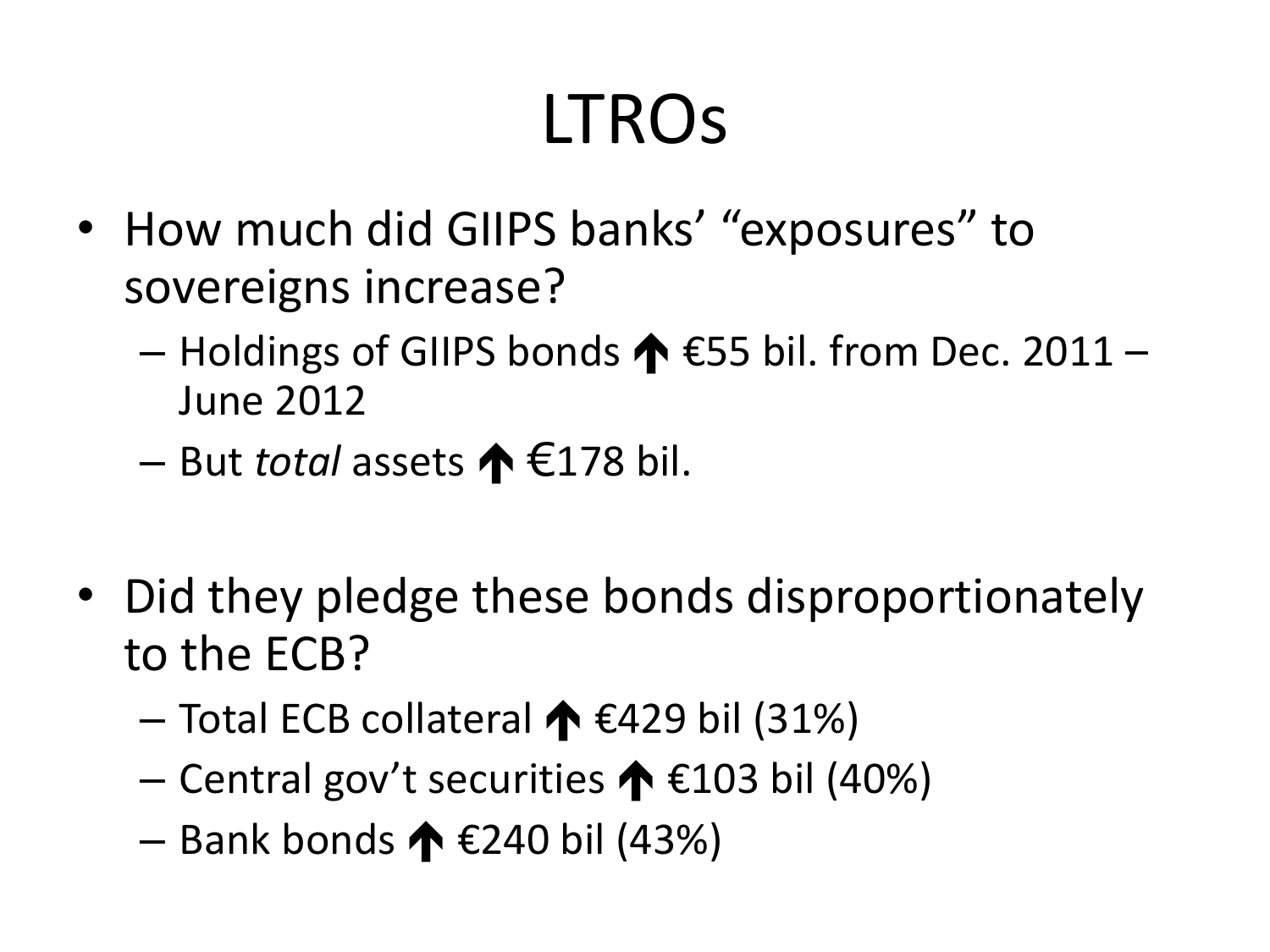## OMT

Three events.

*Event #1*: Draghi's "whatever it takes" speech (7/26/12)

- Authors view this as solely an OMT-related event
- But is this interpretation so unambiguous?
- If not, event studies are cloudy.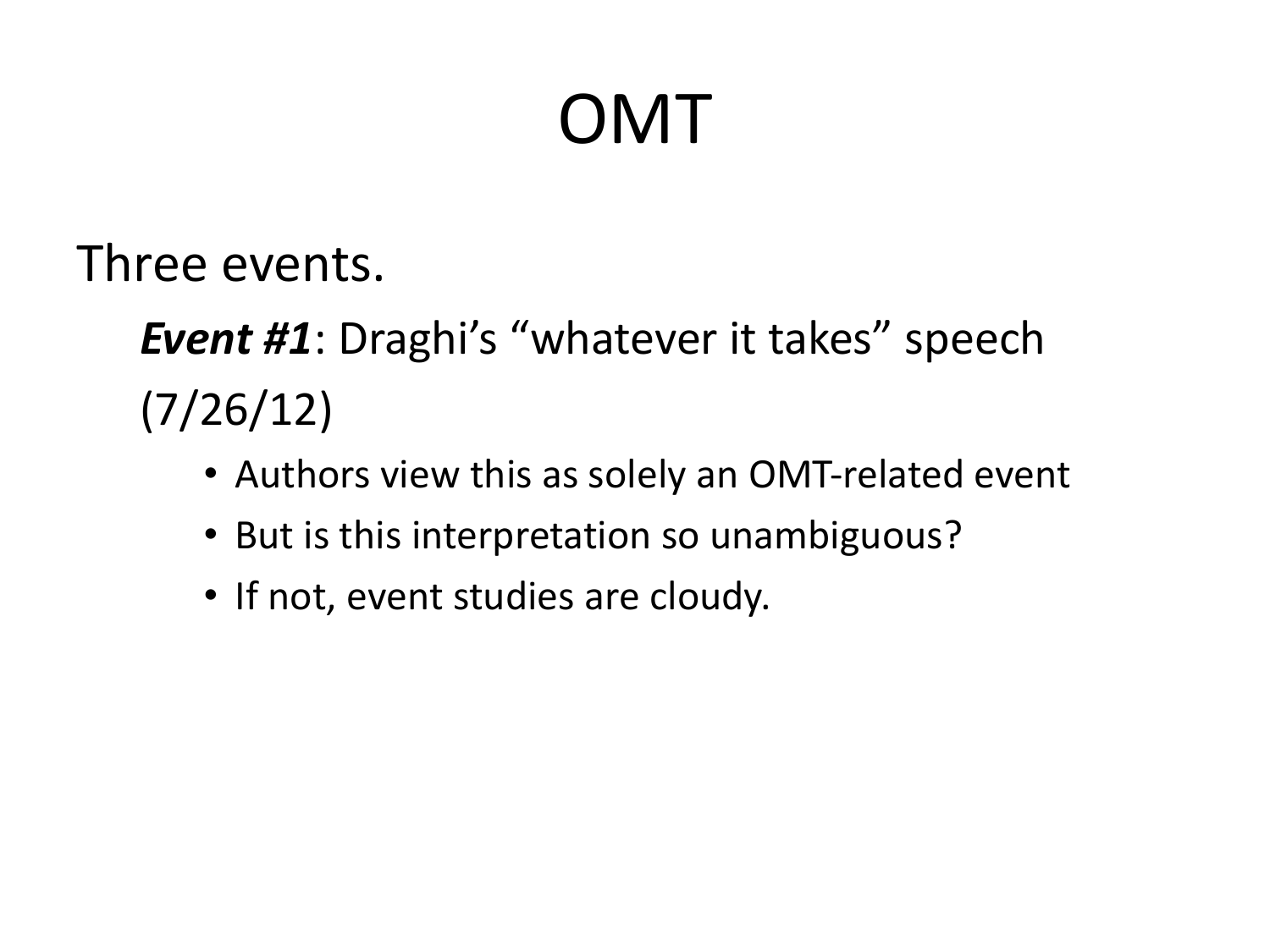"Within our mandate, the ECB is ready to do whatever it takes to preserve the euro. And believe me, it will be enough."

#### What did this mean?

- "The interbank market is not functioning... and I think the key strategy point here is that if we want to get out of this crisis, we have to repair this financial fragmentation… regulation has to be recalibrated completely"
- "…national supervisors… ring fenced liquidity positions so liquidity can't flow."
- "…to the extent that I think my counterparty is going to default, I am not going to lend to this counterparty. But it can be because it is short of funding. And I think we took care of that with the two big LTROs"
- "Then you have the counterparty recess related to the perception that my counterparty can fail because of lack of capital. **We can do little about that**."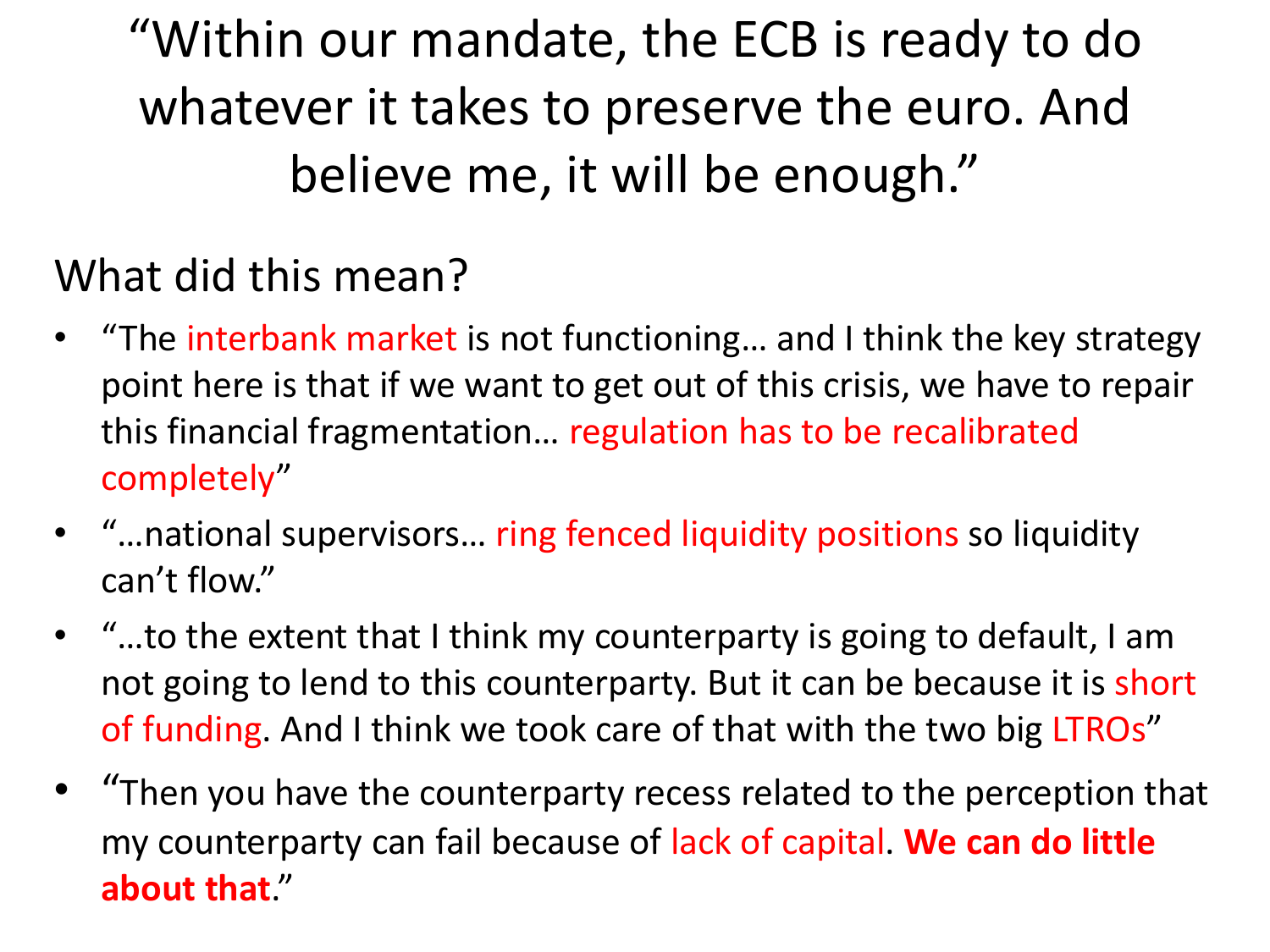## OMT

*Event #2*: Draghi says ECB "may undertake outright open market operations of a size adequate to reach its objective"

(8/2/12)

• What happened to this event?

*Event #3*: OMT parameters announced (9/6/12)

• What was the marginal information content?